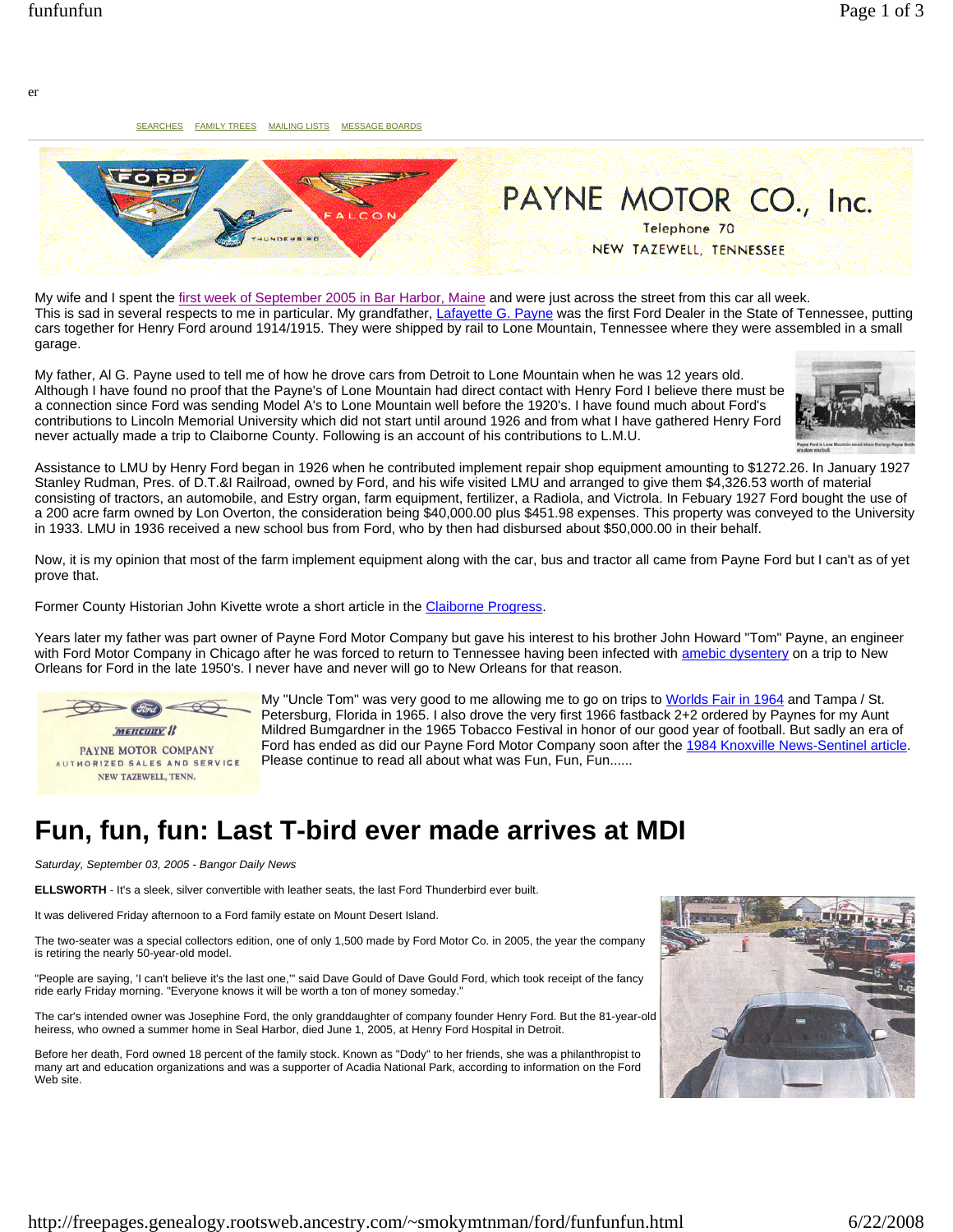The car instead went to her daughter, also named Josephine, who could not be reached Friday.

Josephine Ford's Thunderbird, which has a 290-horsepower V-8 engine, was custom-made and is considered priceless, but other limited edition models have sold for close to \$50,000, Gould said. A 2005 Ford Thunderbird averages 20 miles per gallon.



Since its debut at the Detroit Auto Show in 1954, the Thunderbird has become an important part of American culture, featured in songs and movies through the years. The Beach Boys sang about the "T-bird" in 1964, Suzanne Somers slipped behind the wheel of one in the 1973 film "American Graffiti," and Susan Sarandon and Geena Davis took one on a cross-country crime spree in the 1991 movie "Thelma and Louise."

"They are an icon of the '50s," said Dave Machaiek, curator at the Owls Head Transportation Museum. "It was considered a friendly, comfortable American sports car,"

The Thunderbird, he said, was Ford's sporty response to Chevy's muscle car, the Corvette. They were popular as twoseaters from 1955 to 1957 but became progressively larger after 1958.

The company returned to its two-seat design in 2002.

The museum, located in Owls Head just outside of Rockland, is home to a 1955 Thunderbird with black-and-white seats. The museum also displays the prototype of the 1964-style Ford Mustang,

which is on loan from the Detroit Historical Society.

Josephine Ford's T-bird is fitted with a unique inscription above the glove box listing the July 1, 2005, production date and identifying her family as its owners.

Having the car, the last of its kind, should be something special, Machaiek said.

"It's the end of the era," he said.

## BANGOR DAILY NEWS PHOTO BY WENDY FONTAINE

An inscription on the dash of the last Ford Thunderbird ever made reads, "Last 2005 Ford Thunderbird produced July 1st 2005 for the family of Josephine Ford."

## **Last Thunderbird made makes it way to Maine**

*September 3, 2005 - Boston Globe*

ELLSWORTH, Maine --The last Ford Thunderbird ever built was delivered to a Ford Estate on Mount Desert Island on Friday.

It is not thought to be Skylands, on Mount Desert Island in Seal Harbor Maine, summer home of Edsel B. Ford. For it has recently become an occasional home for a new Downeast vacationer, Martha Stewart. Just hours after Martha Stewart was freed early Thursday from her house arrest, she apparently joined the hordes of people heading north to Maine for Labor Day weekend. A 12-bedroom, pink-granite summer "cottage," Skylands was built by automobile scion Edsel Ford in 1925.

The sleek, silver convertible was one of 1,500 special collector's editions made by Ford Motor Co. this year. It rolled off the production line in July.

"People are saying, 'I can't believe it's the last one,'" said Dave Gould of Dave Gould Ford, which took receipt of the car Friday morning. "Everyone knows it will be worth a ton of money someday."

The car was made for Josephine Ford, the granddaughter of company founder Henry Ford. But the 81-year-old heiress, who owned a summer home in Seal Harbor, died June 1 in Detroit. (obituary)

The two-seater car instead went to her daughter, also named Josephine. An inscription on the dash reads: "Last 2005 Ford Thunderbird, produced July 1st 2005 for the family of Josephine Ford."

The custom-made car has a 290-horsepower V-8 engine, and is considered priceless.

The Thunderbird, one of Ford's most celebrated nameplates, first went on sale in 1954 and soon became part of the American culture. The Beach Boys sang about the "T-bird" in 1964, Suzanne Somers drove one in the 1973 film "American Graffiti," and Susan Sarandon and Geena Davis took one on a cross-country crime spree in the 1991 movie "Thelma and Louise."

The Thunderbird went through numerous design changes over the decades before going on hiatus in 1997.

The redesigned 2002 Thunderbird got off to a roaring start when it was brought back into production, but the flurry died down almost as quickly as it emerged. After sales fell to just 11,998 last year, 33 percent fewer than in 2003, the company announced it was retiring the car this year.